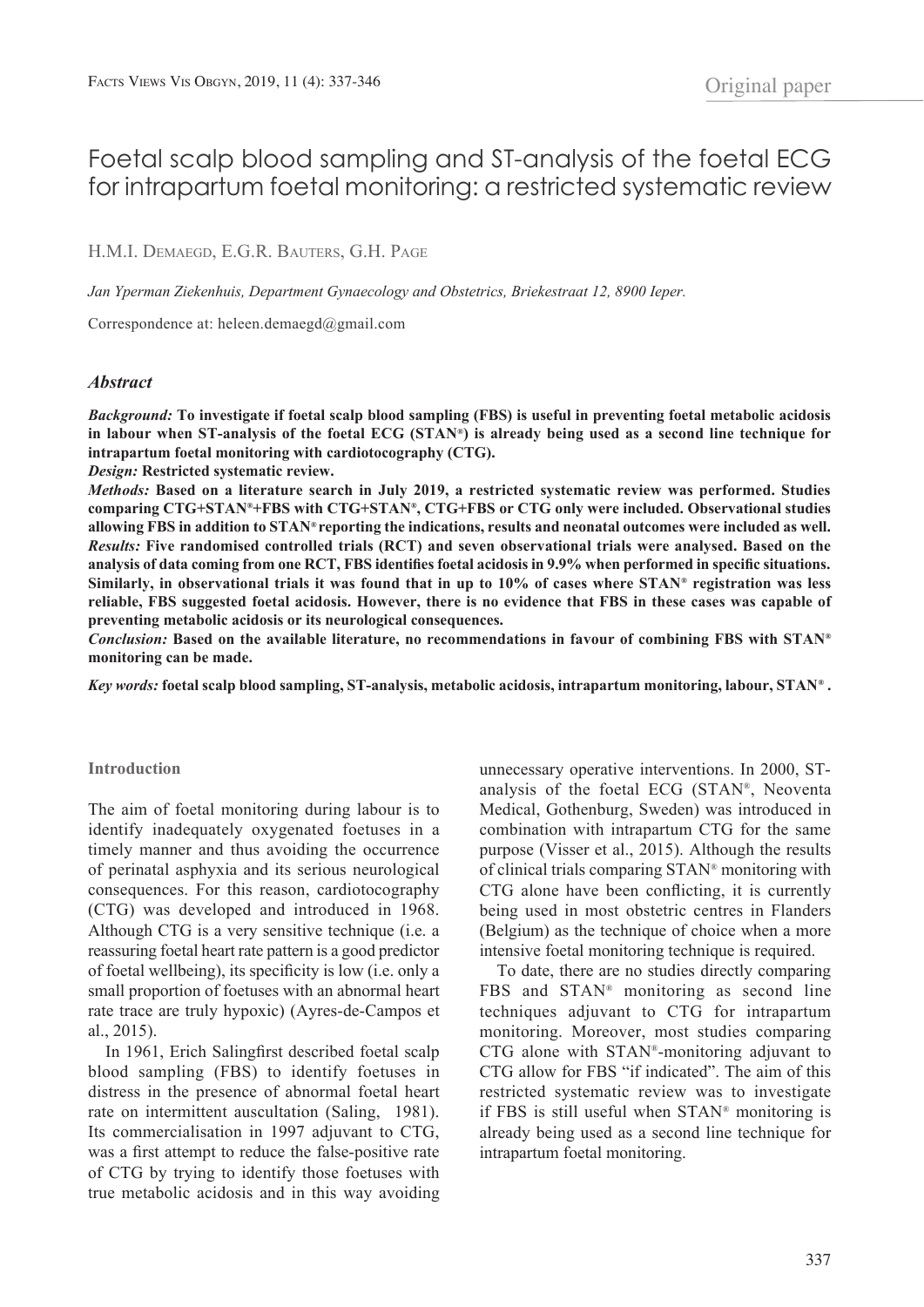# **Background**

# *Foetal response to hypoxia*

The exact pathophysiology of the foetal response to hypoxia remains partially unknown, as most of the current knowledge is based on experiments on sheep. When hypoxaemia persists, an anaerobic cell metabolism is activated in peripheral tissues. As a result, glycogen (stored in the liver and myocardium) is being processed to produce glucose, hereby producing lactate, leading to metabolic acidosis (Garabedian et al., 2017).

The pH-value of foetal blood outside labour is approximately 7.35. During labour, a physiological fall in foetal blood pH occurs. Mean pH on umbilical cord arterial blood postpartum is 7.25. Mild acidosis is defined as an arterial pH lower than 7.15, a pH lower than 7.00 is called severe acidosis (Goldaber et al., 1991; Winkler et al., 1991; Carbonne et al., 2016). Two types of foetal acidosis may occur. Respiratory acidosis is a consequence of the accumulation of CO2 due to an insufficient placental elimination. Typically it is an intermittent event caused by pressure on the umbilical cord during a uterine contraction. Besides a lowered pH, a higher PCO2  $(\geq 75 \text{ mmHg})$  is found on umbilical cord arterial blood postpartum. CO2 is a waste product of foetal metabolism and transported through the placenta to be eliminated via maternal lungs and kidneys. This transplacental transport is interrupted when the umbilical arteries are occluded. Respiratory acidosis dissolves quickly after birth since breathing of the neonate eliminates CO2 and it has no long-term neurological sequelae. Contrary, metabolic acidosis is the consequence of the activation of anaerobic cell metabolism in the presence of hypoxia. Even after the correction of hypoxia, metabolic acidosis can persist for several hours. It is a predictor of severe neonatal morbidity and mortality (Amer-Wåhlin et al., 2019). A pH lower than 7.00 (as this is the cut-off value correlating with an increasing risk of neurological consequences), a base deficit > 12 mmol/L and/or a lactate value  $> 10$  mmol/L on umbilical cord arterial blood are considered markers for severe metabolic acidosis (Garabedian et al., 2017; Carbonneet al., 2016). However, most clinical trials examining the effect of intrapartum foetal monitoring on neonatal outcome use pH <7.05 and a base deficit >12 mmol/L as outcome values. In the literature, the incidence of neonatal metabolic acidosis varies between 1.3% and 3.5% (Westgate et al., 1993; Amer-Wåhlin et al., 2001; Vayssière et al., 2007; Westerhuis et al., 2010)

# *Foetal blood sampling (FBS)*

In the presence of an abnormal foetal heart rate trace, some guidelines recommend foetal scalp blood sampling as a second-line technique to correctly identify hypoxic foetuses (ACOG, 2009). Initially, scalp pH was used to detect foetal acidosis. A pH of >7.25 is normal, whereas a pH of 7.20- 7.25 is considered suboptimal and a value of <7.20 is abnormal and requires intervention (Garabedian et al., 2017).

Nowadays, a test-strip for estimation of scalp lactate is mostly used, which has several benefits over pH-analysis. It identifies more adequately the metabolic origin of the foetal acidosis, has a significantly lower failure rate and the result is known much faster. The cut-off value for intervention most widely used is a lactate level of 4.8 mmol/L or more. Lactate values between 4.2 and 4.8 mmol/L are considered borderline. A lactate level of 4.2 mmol/L or less is reassuring (https://www.nice. org.uk/guidance/cg190/chapter/recommendations).

Known complications of FBS are laceration, bleeding, hematoma, abscess, meningitis, retention of scalpel fragments and drainage of cerebrospinal fluid upon incision of the fontanelle (Schaap et al., 2011).

Only one randomised controlled trial concerning FBS has been published so far (Haverkamp et al., 1978). In this trial high-risk obstetric patients were assigned to either intermittent auscultation, continuous CTG or CTG combined with FBS for foetal monitoring during labour. No difference in immediate neonatal outcomes (Apgar scores, cord blood gases, neonatal morbidity and mortality) was found between the three groups. The caesarean section rate was significantly increased in the electronically monitored groups. A higher (though not statistically significant) rate of caesarean sections was found in the group monitored with CTG alone (18%), compared to the CTG+FBS group (11%) (Haverkamp et al., 1979). Another randomised controlled trial (the FLAMINGO trial) comparing CTG with CTG+FBS in a mixed obstetric population, with caesarean section rate as primary outcome measure, is ongoing in a tertiary Australian obstetric centre (East et al., 2015).

Thus, most evidence on FBS efficacy consists on observational data. Several studies have demonstrated a high negative predictive value (NPV) of FBS for foetal acidemia at birth (Kruger et al., 1999; Bowler and Beckmann, 2014). However, the correlation between scalp and umbilical cord lactate seems to depend on the interval between scalp sampling and birth (Choserot et al., 2014). FBS has also been shown to correlate with neonatal Apgar scores (Kruger et al., 1999).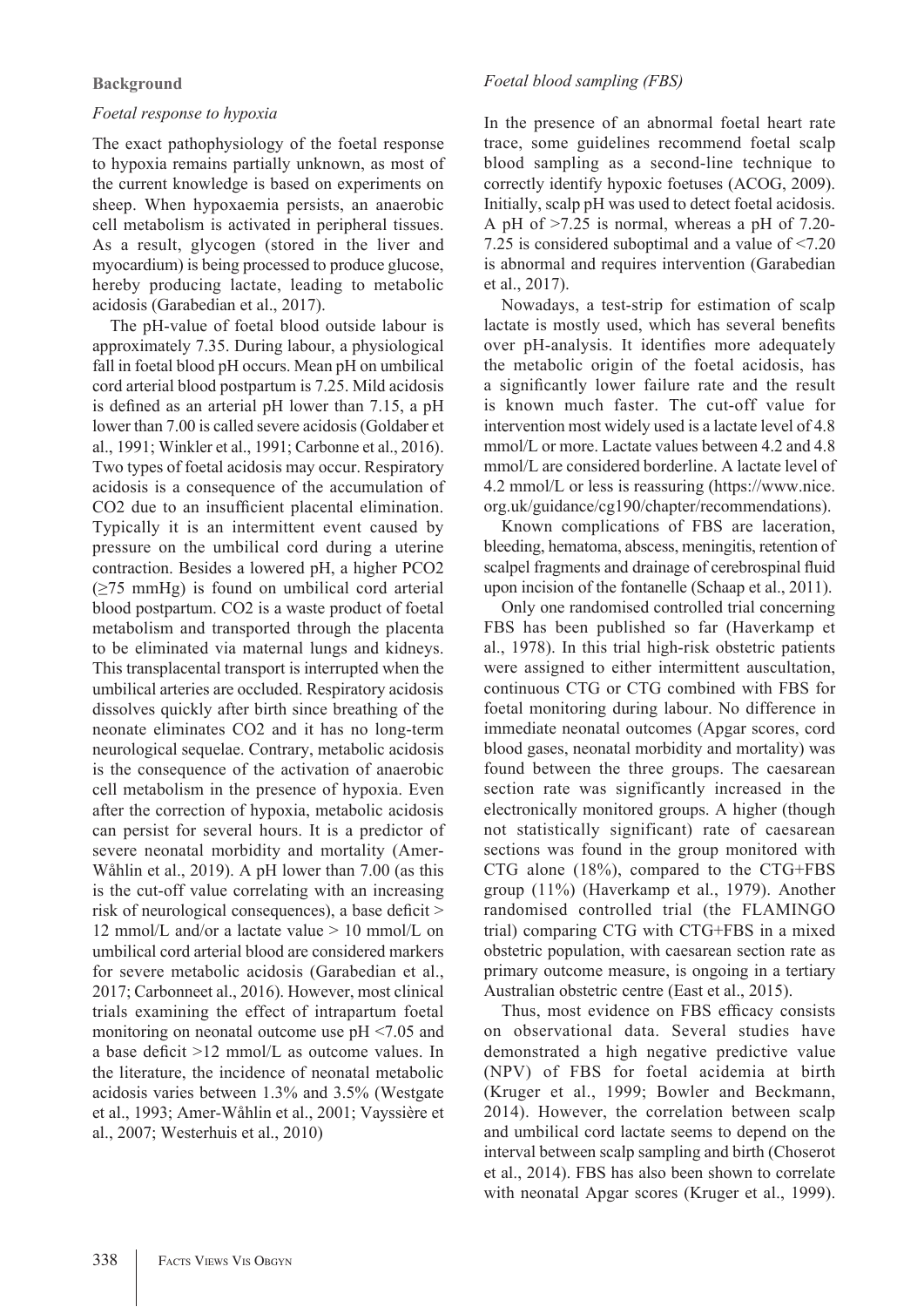One study considered the association of foetal scalp lactate with developmental outcomes during childhood: children with higher lactate levels had an increased probability of fine motoric and cognitive dysfunction at the age of four (Wiberg et al. 2018). Another observational cohort study found that the addition of FBS to continuous CTG in the presence of an abnormal foetal heart rate pattern resulted in an increase in spontaneous births as well as better short-term neonatal outcomes (Stein et al., 2006).

### *ST-analysis of the foetal ECG*

ST-analysis of the foetal ECG (STAN®, Neoventa Medical, Gothenburg, Sweden) is another second line technique for intrapartum foetal monitoring. Combining ST-analysis with standard CTG interpretation aims to identify hypoxic foetuses more accurately than CTG alone.

The STAN® method identifies changes in the ST-interval of the foetal ECG that occur in the presence of foetalcentral hypoxia. An imbalance between myocardial oxygen supply and cardiac work normally leads to activation of anaerobic metabolism. The resulting cardiac glycogenolysis in the foetal myocardium results in hyperkalaemia, which in turn leads to an increase in T-wave amplitude. The rate of myocardial glycogenolysis is significantly correlated with the rate of increase in T-wave amplitude, quantified as T/QRS ratio. The presence of biphasic ST-segments is another indicator of foetal distress. They occur in two situations: 1) in the presence of acute hypoxic stress, when the foetal heart had no time to respond to hypoxia and 2) when the foetal heart is not capable to respond to hypoxia due to the lack of resources in (chronic) stress situations. The resulting ischaemia of the endocardium leads to altering of the repolarisation, resulting in a depression in the – normally iso-electric – ST-segment. Biphasic ST-events are graded from 1 to 3 by the degree of the depression (Amer-Wahlin and Kwee, 2016; Garabedian et al., 2017).

STAN® monitors the foetal ECG continuously in an automated way. Changes in the ST-interval are shown on the CTG-monitoring device as "STevents". These events should always be evaluated in the context of the CTG-pattern: an ST-event in presence of a normal and reactive CTG should not lead to action (except continuous monitoring) as it is a normal reaction of some foetuses to the stress and effort of labour, whereas ST-events in the presence of an intermediary or abnormal CTG will require intervention. To facilitate the interpretation of STevents, STAN® clinical guidelines were developed (Becker et al., 2011).

The introduction of STAN® was preceded by thoroughly fundamental and clinical research. Since

its introduction, STAN® has been under debate due to contradictory results from randomised controlled trials (RCT) regarding its effect on the rate of metabolic acidosis and operative delivery rate. Since 1993, 7 RCTs, 10 meta-analyses and more than 20 observational studies on the STAN®-method were published. The first two large RCTs showed a trend towards a decrease in foetal metabolic acidosis (only being significant in the first one) and a significant decrease in the rate of operative delivery for foetal distress when using the STAN®-method compared to the use of CTG alone (Westgate et al. 1993; Amer-Wåhlin et al. 2001). Three other RCTs could not detect a significant effect of STAN® on the incidence of foetal metabolic acidosis nor the rate of vaginal operative deliveries and caesarean sections. The only conclusion that could be drawn was that the introduction of STAN® resulted in a decrease in the rate of FBS during labour (Table I) (Ojala et al., 2006; Vayssière et al., 2007; Westerhuis et al., 2010).

One of the most recent RCTs on STAN® was conducted in the United States (Belfort et al., 2015). In a cohort of women with low-risk pregnancies, no difference was seen in the rate of metabolic acidosis, caesarean section or vaginal operative delivery when monitoring with CTG alone was compared to the STAN® method. A FBS was not optional in both study arms of this trial.

To date, 3 meta-analyses were published including the first 6 aforementioned RCTs. Experts have agreed that the meta-analysis by Blix et al. (2016) is the most appropriate as it is the only one relying on the correct (revised) data and using the best methodology (Amer-Wåhlin et al., 2019). This meta-analysis however concluded that STAN® is beneficial over CTG monitoring alone, as the pooled data showed a reduction in the rate of metabolic acidosis by 36% and of vaginal operative deliveries by 8%. Based on these results, it is now stated that STAN® is superior to CTG monitoring alone in detecting true metabolic acidosis and avoiding unnecessary vaginal operative deliveries.

#### **Methods**

A literature search was performed in July 2019. The following scientific databases were used: Pubmed, Embase and Google Scholar. Search terms for the intervention were: fetal blood sampling, fetal scalp blood sampling, fetal scalp pH and fetal scalp lactate. Search terms for the comparison were: ST analysis, ST segment analysis, STAN, fetal electrocardiography, and for the outcome: metabolic acidosis. Search results were further refined using the terms "labour" or "pregnancy". Clinical randomised trials and observational studies were selected and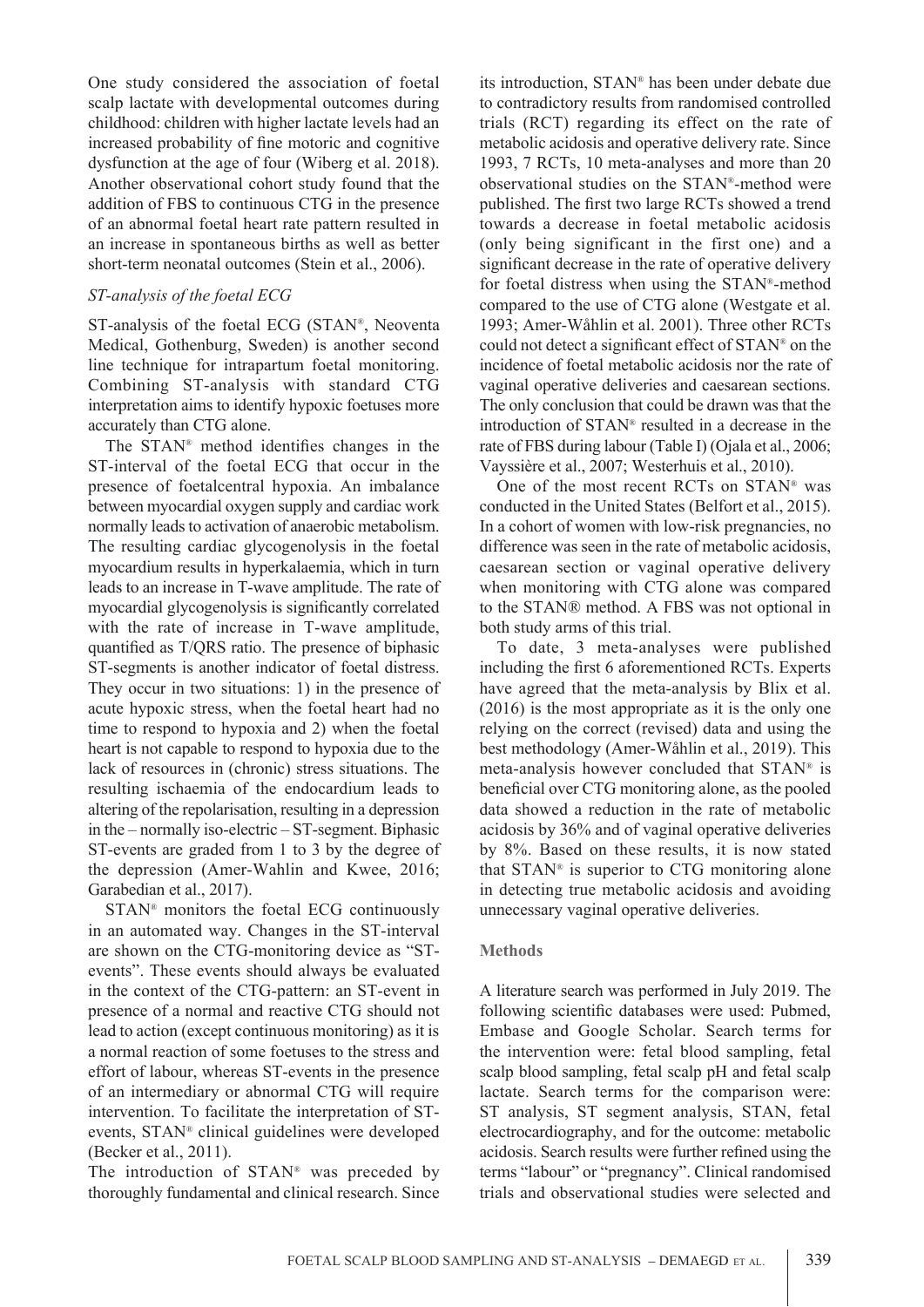**Table I. –** Overview of randomised clinical trials comparing CTG only with CTG+STAN®. CTG: cardiotocography, FBS: foetal blood sampling, NRFS: non reassuring foetal status, UA: umbilical artery.

| Studies                    | Study population                                                           | FBS rate (CTG only<br>vs. CTG+STAN®) | Primary outcome                                                                                                                                                                                                                                            | Main results                                                                                                                                                                      |
|----------------------------|----------------------------------------------------------------------------|--------------------------------------|------------------------------------------------------------------------------------------------------------------------------------------------------------------------------------------------------------------------------------------------------------|-----------------------------------------------------------------------------------------------------------------------------------------------------------------------------------|
| Westgate et al., 1993      | $N = 2434$<br>High risk labours                                            | 9.4 vs 7.6%                          | Total operative<br>delivery rate,<br>foetal distress &<br>metabolic acidosis<br>(umbilical<br>artery $pH < 7.05$ and<br>BD-ecf<br>$>12$ mmol/L)                                                                                                            | - Metabolic acidosis: trend<br>towards lower<br>- Total operative delivery for<br>foetal distress: decrease<br>- Rate of FBS: no difference                                       |
| Amer-Wahlinet al.,<br>2001 | $N = 4966$<br>High risk pregnancies                                        | 11 vs 9%                             | Metabolic acidosis<br>(umbilical<br>artery $pH < 7.05$ and<br>BD-ecf<br>$> 12$ mmol/L)                                                                                                                                                                     | - Metabolic acidosis:<br>decrease<br>- Operative delivery for<br>foetal distress: decrease<br>- Rate of FBS: no difference                                                        |
| Ojala et al., 2006         | $N = 1483$<br>After amniotomy                                              | 15.6 vs 7%                           | Umbilicalartery pH<br>< 7.10                                                                                                                                                                                                                               | - Metabolic acidosis: no<br>difference<br>- Operative delivery rate: no<br>difference<br>- Rate of FBS: decrease                                                                  |
| Vayssière et al., 2007     | $N = 799$<br>Abnormal CTG or<br>thick meconium<br>stained amniotic fluid   | 62 vs 27%                            | Operative deliveries<br>for foetal distress                                                                                                                                                                                                                | - Operative deliveries: no<br>difference<br>- Rate of FBS: decrease                                                                                                               |
| Westerhuis et al.,<br>2010 | $N = 5681$<br>High risk pregnancies                                        | 20.4 vs 10.6%                        | Metabolic acidosis<br>(umbilical artery pH<br>< 7.05<br>and BD-ecf>12<br>mmol/L)                                                                                                                                                                           | - Metabolic acidosis: no<br>difference<br>- Operative delivery rate: no<br>difference<br>- Low Apgar, neonatal<br>encephalopathy: no<br>difference<br>- Rate of FBS: 48% decrease |
| Belfort et al., 2016       | $N = 11 108$<br>>36 wks, attempting<br>vaginal delivery.<br>2-7cm dilation | Not applicable                       | Composite outcome:<br>- Intrapartum foetal<br>death<br>- Neonatal death<br>- Apgar at 5 min $\leq$ 3,<br>- Umbilical artery pH<br>$< 7.05$ with BD-ecf><br>$12 \text{ mmol}$<br>- Intubation or<br>ventilation at delivery<br>- Neonatal<br>encephalopathy | - Primary composite<br>outcome: no difference<br>- Operative delivery rate: no<br>difference                                                                                      |
| Puertas et al., 2019       | $N = 237$<br>Post-term                                                     | Not applicable                       | Umbilical artery<br>blood pH in neonates<br>after abdominal or<br>vaginal operative<br>delivery for NRFS                                                                                                                                                   | - Neonatal UA pH: no<br>difference<br>- Caesarean delivery rate<br>& operative delivery for<br>NRFS: no difference                                                                |

included if they met one the following criteria: randomised studies comparing the intervention CTG+STAN®+FBS compared to CTG+STAN®, CTG+FBS or CTG alone, observational studies where FBS was performed additionally to STAN® and the indications, the results and outcomes (neonatal and/or maternal) were reported, follow-up of the neonates should at least have consisted of sampling of arterial and venous umbilical cord blood for blood gas analysis. Only articles written in English and published in peer reviewed journals were included. Study selection, data extraction and critical assessment of the included studies were done by a single reviewer (first author), therefore a "restricted systematic review" was performed. In "restricted systematic reviews", certain elements required in systematic reviews are simplified or omitted. When conducted correctly, information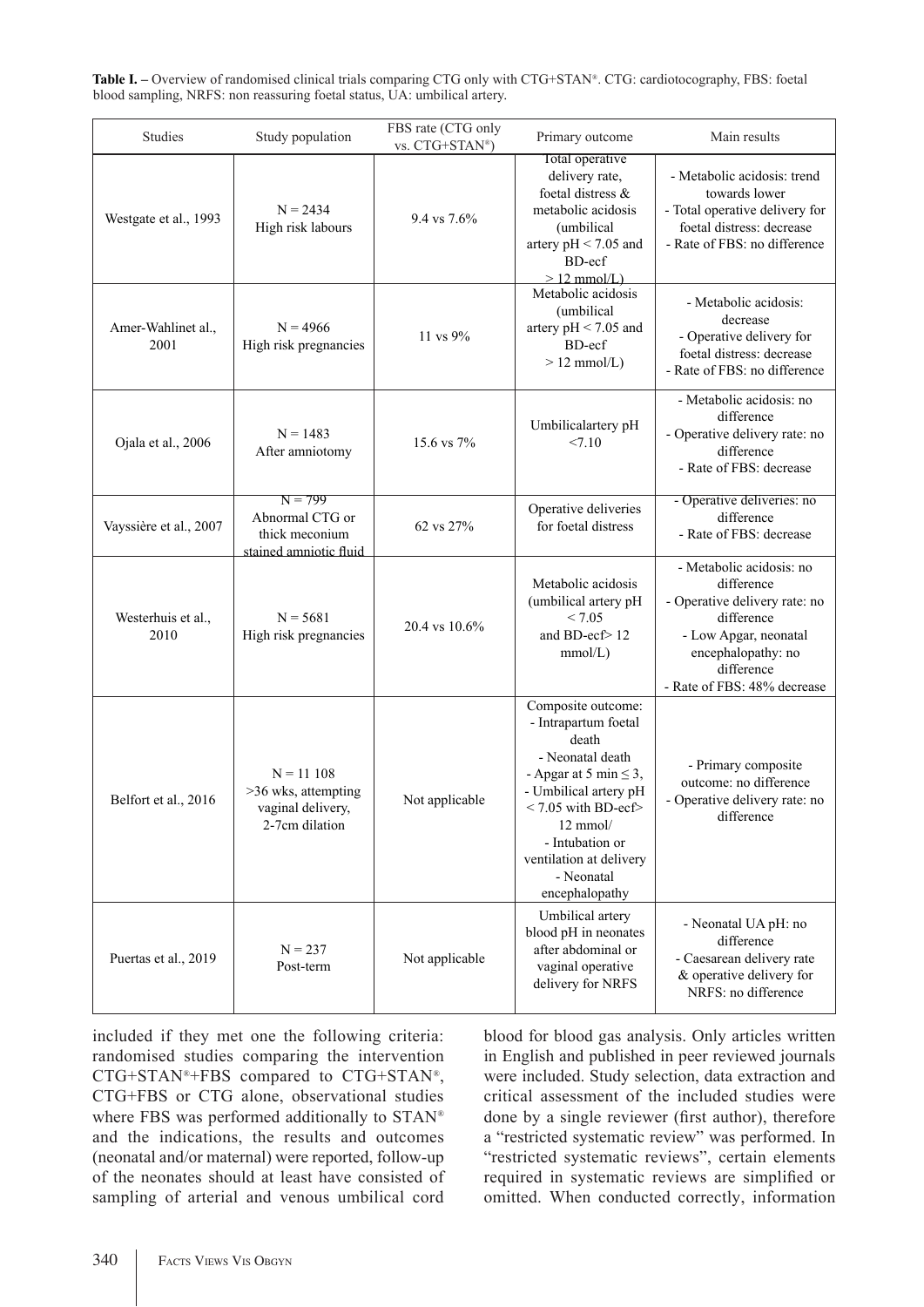

*Figure 1:* Flowchart search results and study selection. After screening of title and abstract, irrelevant results were excluded because of not meeting the inclusion criteria. Full text articles excluded after reading consisted of observational studies comparing CTG+STAN® with CTG alone, without performing FBS, or data regarding FBS results were not provided.

obtained from "restricted systematic reviews" can be used for decision making regarding healthcare interventions (Plüddemann et al., 2018). This study met the minimum requirements for completing a restricted systematic review.

Of all titles screened, 55 publications were selected for further reading of the abstract. Based on this, 24 publications were selected for evaluation of the full text. References of these articles were also assessed, and possibly relevant articles were manually searched for. Five randomised clinical trials and seven observational trials were withheld (Figure 1). To have a complete overview of all randomised clinical trials concerning STAN® monitoring, two trials in which FBS was not performed, were also included.

#### **Results**

To date, there are no studies directly comparing CTG+FBS with CTG+STAN®. In five of the seven RCTs comparing CTG only with CTG+STAN® the performance of FBS was allowed in both study groups according to clinical guidelines or clinicians' judgement (Westgate et al., 1993; Amer-Wåhlin et al., 2001; Ojala et al., 2006; Vayssière et al., 2007; Westerhuis et al., 2010; Belfort et al., 2015; Puertas et al., 2019) (Table I). FBS rates varied from 9.4% to as much as 62% (Westgate et al., 1993; Vayssière et al., 2007). The majority of these trials showed a reduction in FBS rate when STAN® monitoring was applied (Ojala et al., 2006; Vayssière et al., 2007; Westerhuis et al., 2010).

Table II. — Overview of observational studies concerning STAN<sup>®</sup> with additional analysis of FBS performed.

| Study                         | Study period                                                                           | Centre                                  | Labours<br>monitored with<br>$STAN^*$ | Labours in which FBS was<br>done $(\%)$ , samples available for<br>analysis   |
|-------------------------------|----------------------------------------------------------------------------------------|-----------------------------------------|---------------------------------------|-------------------------------------------------------------------------------|
| Kwee et al.,<br>2004          | 08/2000-11/2002<br>monocentric                                                         | Tertiary referral centre                | 637 (449)<br>analysed)                | 142 (22%), 192                                                                |
| Luttkus et al.<br>2004        | $10/2000 - 06/2002$<br>multicentric                                                    | 10 university hospitals                 | 6999                                  | 911 (13%)                                                                     |
| Norén et al.<br>2007          | $10/2000 - 06/2002$<br>multicentric                                                    | 10 university hospitals                 | 6999                                  | 911 (13%)                                                                     |
| Norén and<br>Carlsson<br>2010 | 01/2001-12/2007<br>Detailed analysis of data<br>from 2001 and 2005-2007<br>monocentric | Peripheral centre                       | 7663                                  | 444 (5.8%)                                                                    |
| Becker et al.<br>2011         | 01/2006-07/2008<br>multicentric                                                        | 3 academic,<br>6 non-academic hospitals | 2827                                  | 297 (10.5%)<br>- 171 according to protocol<br>- 126 not according to protocol |
| Ragupathy et<br>al. 2010      | 10/2007-03/2008<br>monocentric                                                         | University hospital                     | 253                                   | 39(15%)                                                                       |
| Kessler et al.<br>2013        | 01/2004-12/2008<br>monocentric                                                         | University hospital                     | 6010                                  | $146(2.4\%)$ , 185                                                            |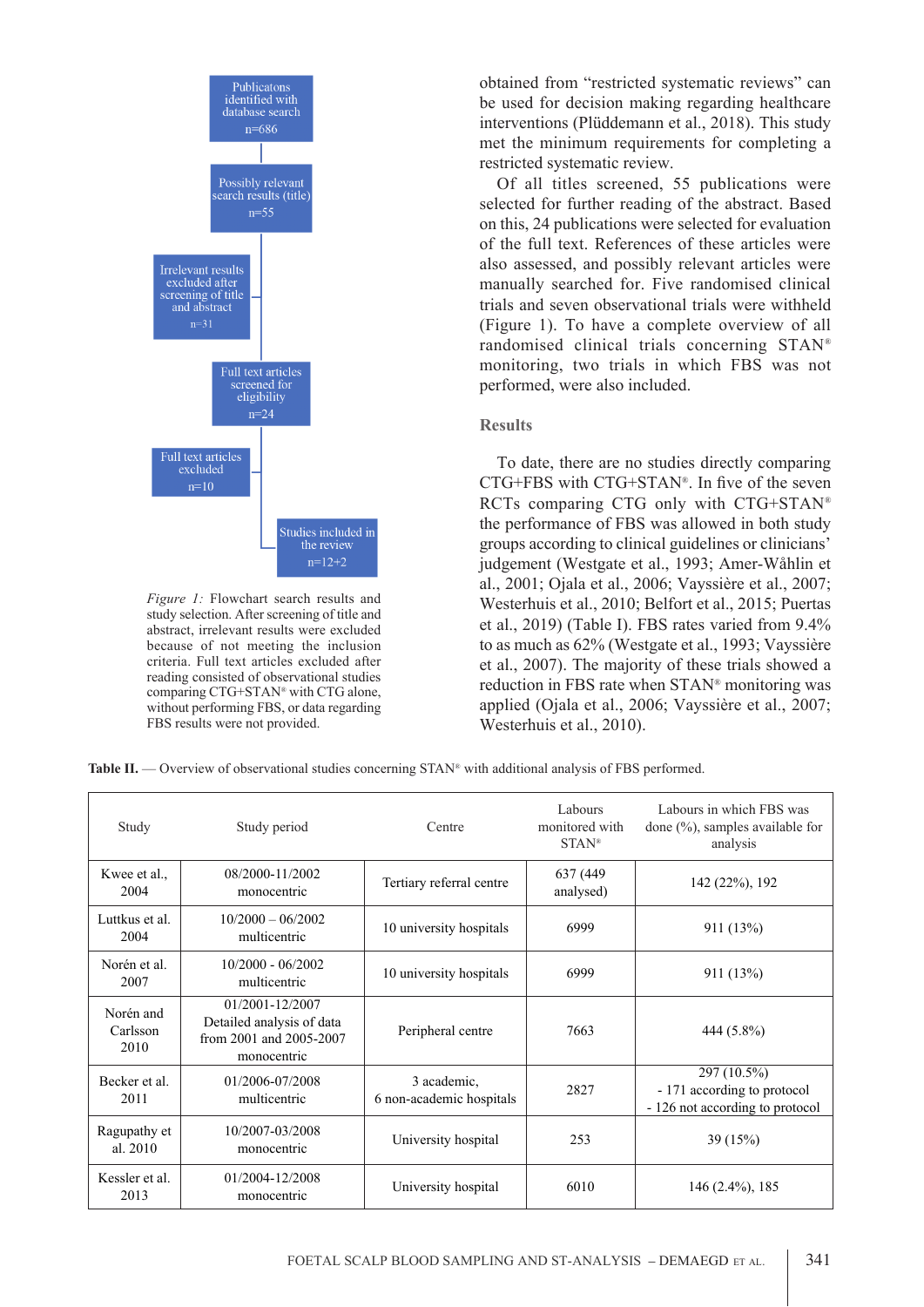| <b>Table III.</b> — Overview per observational study of FBS rate, FBS results, number of labours an ST event was present in case of an |
|----------------------------------------------------------------------------------------------------------------------------------------|
| abnormal FBS result and the occurrence of metabolic acidosis. FBS: foetal blood sampling, MA: metabolic acidosis: umbilical cord       |
| artery $pH \le 7.05$ and BD-efc $>12$ mmol/L.                                                                                          |

| Study                       | FBS/number of labours                            | FBS result    |                |         | ST-events<br>when FBS<br>pH <7.20<br>was found |        | Cases of metabolic<br>acidosis when<br>abnormal FBS was<br>found                                                   |
|-----------------------------|--------------------------------------------------|---------------|----------------|---------|------------------------------------------------|--------|--------------------------------------------------------------------------------------------------------------------|
| Kwee et al., 2004           |                                                  | pH <7.15      | 10             |         | 8                                              |        |                                                                                                                    |
|                             | 192/637                                          | pH 7.15-7.19  | 11             |         | 6                                              |        | No records                                                                                                         |
|                             |                                                  | pH 7.20-7.24  | 30             |         | 9                                              |        |                                                                                                                    |
|                             |                                                  | $pH \ge 7.25$ | 141            |         | 15                                             |        |                                                                                                                    |
| Norèn and<br>Carlsson, 2010 | 444/12.832<br>(labours in 2001 and<br>2005-2007) | pH<7.20       |                | 84      | 39                                             |        | 1/84 (FBS preceded by<br>ST-event)<br>$2/16$ respiratory<br>acidosis (instable FHR<br>at onset STAN <sup>®</sup> ) |
| Becker et al., 2011         | 297/2827                                         | pH<7.20       | $17*$          | $10**$  | $0*$                                           | $8**$  |                                                                                                                    |
|                             | 171 accordingto<br>protocol*                     | pH 7.20-7.25  | $33*$          | $15**$  | $0*$                                           | $5**$  | $\mathbf{0}$                                                                                                       |
|                             | 126<br>notaccordingto<br>protocol**              | pH > 7.25     | $112*$         | $96***$ | $0*$                                           | $19**$ |                                                                                                                    |
| Ragupathy et al.,<br>2010   | 36/253                                           | pH<7.20       | $\overline{2}$ |         | 1                                              |        |                                                                                                                    |
|                             |                                                  | pH 7.20-7.25  | $\overline{4}$ |         | 3                                              |        | $\mathbf{0}$                                                                                                       |
|                             |                                                  | pH > 7.25     | 30             |         |                                                |        |                                                                                                                    |
| Kessler et al., 2013        | 185/6010                                         | pH<7.20       | 21             |         |                                                | 8      | No records                                                                                                         |

The Dutch RCT is the only study showing some benefit of performing a FBS in the setting of STAN® monitoring (Westerhuis et al., 2010). In this trial, the performance of FBS was restricted to three situations: 1) start of STAN® registration with an intermediary or abnormal CTG trace, 2) abnormal CTG trace > 60 minutes during the first stage of labour without ST events, 3) poor ECG signal quality in the presence of an intermediary or abnormal CTG trace. In these cases, where according to the STAN®-method intervention was not needed, FBS led to the detection of foetal acidosis (defined as a scalp  $pH < 7.20$  in 9.9% (Table II and III) (Becker et al., 2011). Neonatal metabolic acidosis was present in only three cases (1.75%) where FBS was performed according to the protocol. Two of them were performed because of an abnormal CTG > 60 minutes. In these cases however, FBS did not appear to perform well, as a normal scalp pH was found indicating that no intervention was needed. The third FBS was performed because of poor ECG signal quality in the presence of an abnormal CTG for 36 minutes. Here, foetal acidosis was correctly identified. When FBS was not performed according the protocol, a significant ST-event preceding the performance of a FBS was most predictive of foetal or neonatal acidosis.

Similarly, variable results were found in the seven observational studies that met the inclusion criteria (Table II, Table III) (Kwee et al., 2004; Luttkus et al., 2004; Norén et al., 2007; Norén and Carlsson, 2010; Ragupathyet al., 2010; Becker et al., 2011; Kessler et al., 2013). Two trials assessed the relationship between scalp pH and ST analysis (Luttkus et al., 2004; Norén et al., 2007). Four trials studied the effect of the clinical implementation of STAN® monitoring and provided data regarding FBS performed (Kwee et al., 2004; Norén and Carlsson, 2010; Ragupathyet al. 2010; Kessler et al. 2013). As in the RCTs, the decision on whether to perform a FBS was left at the discretion of the physician. FBS rates ranged from 2.4 to 22% (Table II) and foetal acidosis (pH below 7.20) was found in 5.5 to 18.9% (Table III). However, FBS was often performed shortly before or even after STAN® indicated the need for intervention and thus had no additional value. In the absence of STAN®-events, FBS showed a non-reassuring result in 2.7 to 10.1% of the cases. Performing FBS after the occurrence of a significant ST-event is not recommended since this act will only induce more time lag between the ST-event and an intervention ( Kwee et al., 2004; Luttkus et al., 2004; Norén et al., 2007; Norén and Carlsson, 2010; Becker et al., 2011).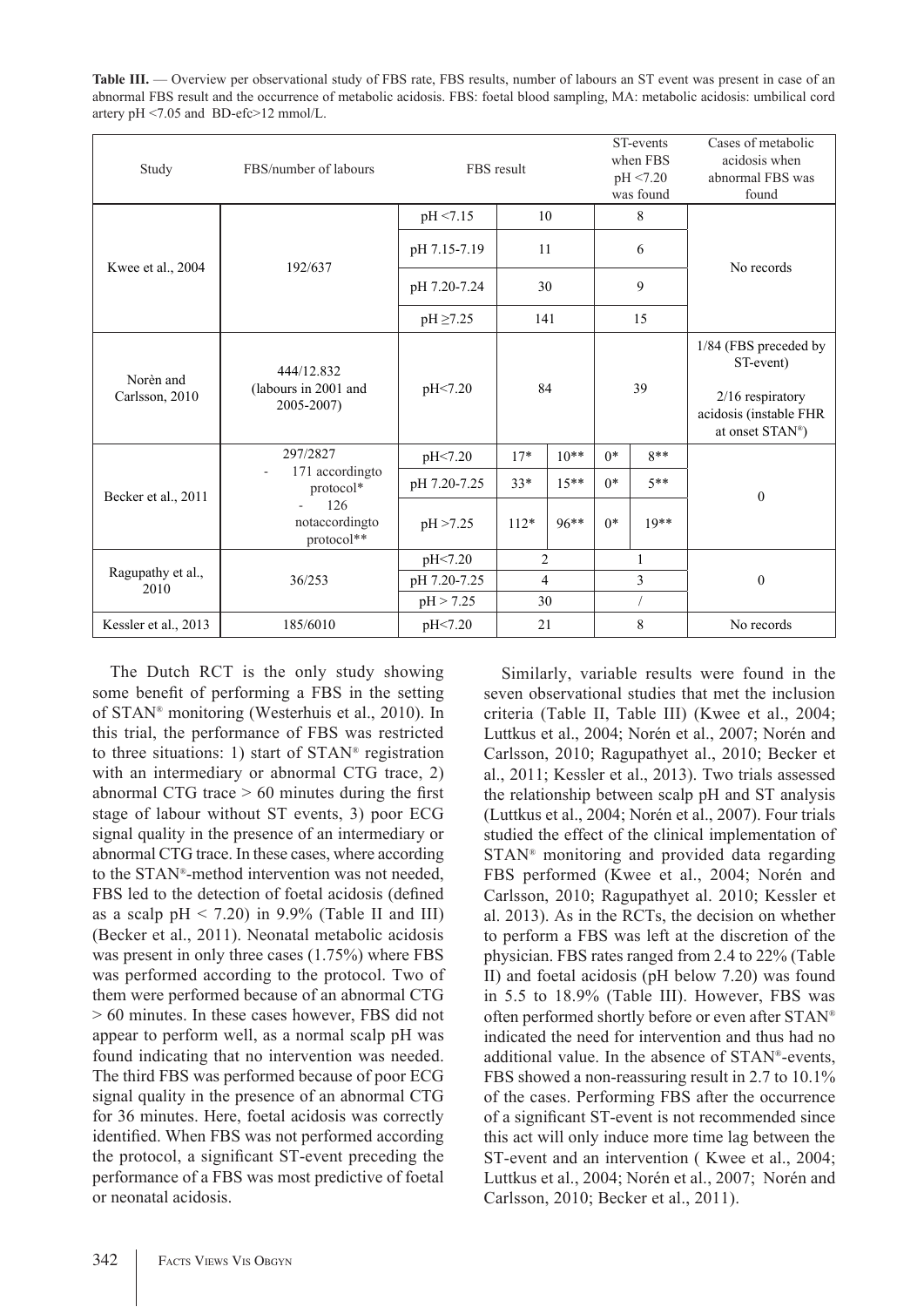Table IV. — Overview per observational study of the number of cases of metabolic acidosis, occurrence of significant ST-events in case of metabolic acidosis, number of cases in which FBS was done with abnormal result. FBS: foetal blood sampling. Abnormal FBS result: pH<7.20. Metabolic acidosis: umbilical cord artery pH<7.05 and BD-efc>12mmol/L.

| Study                       | Number of cases with metabolic<br>acidosis                                                 | STAN <sup>®</sup> guidelines<br>indicating<br>intervention | Cases of metabolic<br>acidosis in which<br>FBS was done | Cases of metabolic<br>acidosis with FBS<br>result pH<7.20 |
|-----------------------------|--------------------------------------------------------------------------------------------|------------------------------------------------------------|---------------------------------------------------------|-----------------------------------------------------------|
| Kwee et al., 2004           | 22/637 (labours monitored with<br>$STAN^*$                                                 | 11                                                         | 12                                                      | 6                                                         |
| Luttkus et al., 2004        | 20/911 (labours monitored with<br>STAN <sup>®</sup> and FBS)                               | 18                                                         | 20                                                      | 12                                                        |
| Norén et al., 2007          | Idem                                                                                       |                                                            |                                                         |                                                           |
| Norén and<br>Carlsson, 2010 | $20/10$ 415 (all labours in<br>2005-2007 irrespective of foetal<br>monitoring technique)   | 11                                                         | No records                                              |                                                           |
|                             | 20/2827 (labours monitored with<br>$STAN^*$ = index group "Dutch"<br>trial")               | No records                                                 | No records                                              | No records                                                |
| Becker et al., 2011         | 6/224 (labours available for<br>analysis by Becker et al., STAN®<br>and FBS during labour) | 3                                                          | 6                                                       |                                                           |
| Ragupathy et al.,<br>2010   | 4/253<br>(laboursmonitoredwithSTAN®)                                                       | 4                                                          | $\mathbf{0}$                                            |                                                           |
| Kessler et al., 2013        | 37/6010<br>(laboursmonitoredwithSTAN®)                                                     | 30                                                         | No record                                               | No records                                                |

Data from Norén and Carlsson (2010) showed that when FBS was performed in the absence of STevents and the result was non-reassuring, no cases of neonatal metabolic acidosis nor Apgar scores at 5 minutes of < 7 were identified. However, a nonreassuring FBS seemed to correlate well with an umbilical cord artery  $pH \le 7.15$  when performed in selected situations: 1) start of STAN® recording in second stage of labour, 2) presence of an unstable FHR at onset, 3) absence of ST data in the presence of an intermediary or abnormal CTG according to STAN® clinical guidelines. These situations are similar to those mentioned in the Dutch RCT.

In the observational study by Kessler et al. (2013) FBS was performed if an abnormal CTG was present at the onset of STAN® monitoring or if the physician was uncertain about the foetal wellbeing. In 7% a pH value of <7.20 was found in absence of ST-events. In four (out of 13 cases), FBS was performed because of severely impaired ECG signal quality combined with an abnormal CTG, in eight there was an abnormal CTG at onset of the STAN recording, leaving only one case rather unexplained as to why STAN® did not indicate intervention in these cases (Kessler et al., 2013).

In contrast to the other observational studies, Norén et al. (2007) concluded that STAN® is able to correctly identify metabolic acidosis even when registration is started in absence of a normal CTG pattern, as long as STAN® registration is started during the first stage of labour, and continued up until 20 minutes before delivery. This was based on the finding that in 14 out of 17 cases where  $STAN^*$ registration was started in absence of a normal CTG and marked neonatal acidosis (umbilical cord artery pH  $\leq$ 7.06) was afterwards found, STAN® had recommended intervention prior to an abnormal FBS result.

#### **Discussion**

The aim of this restricted systematic review was to investigate if FBS is useful in detecting and preventing metabolic acidosis when ST-analysis of the foetal ECG is already being used as a second line technique for intrapartum foetal monitoring. Our results show that only limited data are available to answer this research question.

Only analysis of data coming from one RCT showed some benefit of performing a FBS in the setting of STAN® monitoring when performed in specific situations (Westerhuis et al., 2010; Becker et al., 2011). In the presence of one of the following: 1) start of STAN® registration with an abnormal CTG trace, 2) abnormal CTG trace > 60 minutes during the first stage of labour without ST events,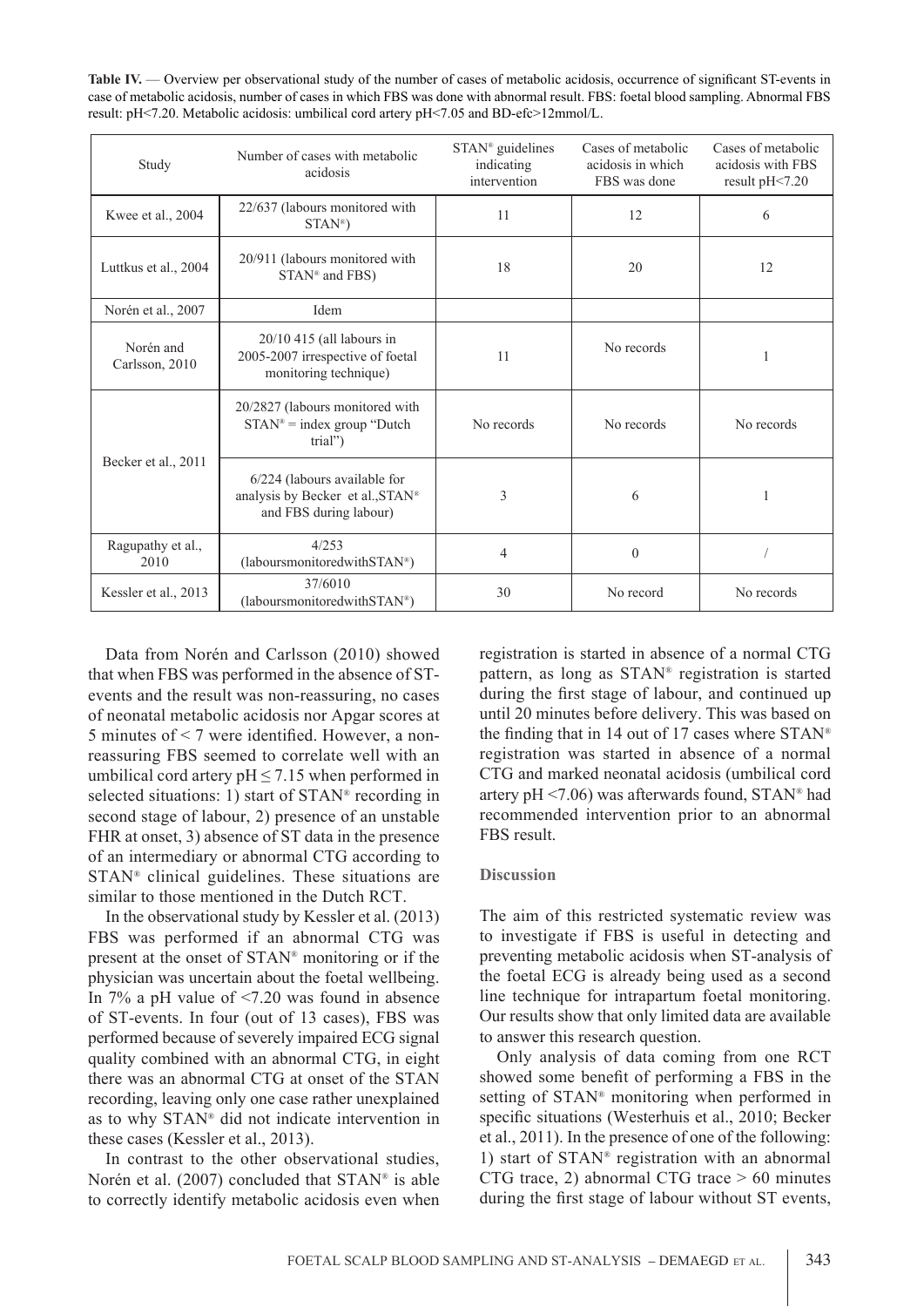3) poor ECG signal quality in the presence of an intermediary or abnormal CTG trace, FBS identified foetal acidosis in 9.9% of the cases where STAN® monitoring did not indicate intervention. The real benefit of FBS is, however, limited, as only one case of true (neonatal) metabolic acidosis was correctly identified. In the majority of the other RCTs it could only be concluded that the introduction of STAN® monitoring resulted in lower level performance of FBS.

Analogously, observational data showed that FBS is able to identify foetal acidosis in up to 10% of the cases where STAN® monitoring is reassuring but other factors are warranting FBS. When FBS is used only in selected cases similar to those mentioned in the RCT and FBS is non-reassuring, umbilical artery pH is found to be in the lower range. The incidence of these specific situations in which an FBS could be valuable is low (3.6 to 6%) (Norén and Carlsson, 2010; Becker et al., 2011). This questions the relevance of this 10% foetal acidosis rate, especially since in all other cases STAN® was able to correctly indicate intervention.

STAN® clinical guidelines (2007) recommend qualified assessment of the CTG and checking for non-deteriorating foetal state if an abnormal CTG pattern is present for more than 60 minutes or less if the foetal heart rate deteriorates rapidly with normal ST analysis (Becker et al., 2011). How to check for foetal state is not defined, but FBS might be an option. Based on these results however, additionally performing FBS is uncertain in improving neonatal outcome.

Besides the fact that our results show only limited value for performing FBS, there are other reasons for questioning its use. Upon its introduction FBS has only been investigated as an adjunct to intermittent auscultation and not validated for use as an additional test to continuous CTG for assessing foetal wellbeing (Adamsons et al., 1970). Although the negative predictive value (99-100%) of FBS for foetal acidosis at birth seems high, the positive predictive value is rather low (1-12%) (Saling, 1966; Beard, 1968). Comparable to continuous CTG, the technique mainly serves to reassure the obstetrician when a normal pH or lactate level is found in the presence of a non-reassuring foetal heart rate pattern. Moreover, FBS is a discontinuous – frequently requiring multiple repetitions of the method – and invasive technique sometimes resulting in serious adverse events. Finally, as it takes several minutes to perform the technique, precious time can be lost when the foetus is truly hypoxic.

Trials regarding the STAN® method, however, also have their limitations. In the majority of the RCTs (and observational studies) investigating

STAN® monitoring, FBS was liberally performed in both study groups. As to what extent FBS was a determining factor for the clinical decision and the foetal outcome in these trials is unknown. It is questionable if we can extrapolate these results to a setting were FBS is often not an option, like in most Flemish delivery wards. However, one trial describing the rate of operative delivery performed due to an abnormal pH on FBS, showed this rate to be the same in the two study groups (CTG versus CTG+ST-analysis) (Westgate et al., 1993). The two trials where FBS was not an option could not show any significant differences in neonatal and maternal outcomes, suggesting FBS did not influence results (Belfort et al., 2015; Puertas et al., 2019).

Another form of bias is the Hawthorne effect, the tendency for people to perform better when they believe they are being watched, when for example participating in a clinical trial. In addition, most trials were conducted shortly after the STAN® method was implemented in obstetric practice, which was associated with intense training in CTG interpretation and ST-analysis (classifying the CTG pattern as normal, intermediary or abnormal is decisive for the interpretation of ST-events). This might be the explanation for the often lower than anticipated incidence of the primary outcome in the control group in these trials, since results were also better in the control group (CTG only) due to improved CTG interpretation skills. This left these trials often underpowered regarding these outcomes. Both phenomenons were illustrated in an observational study by Landman et al. (2019) as well. Over a 14-year period, an 84% reduction in the incidence of umbilical artery acidosis was shown after STAN® was introduced, with the greatest share of the decrease taking place when this obstetric centre was participating in the Dutch trial (Westerhuis et al., 2010). During the Dutch trial itself however, no significant differences were shown in neonatal outcomes when STAN® was compared with CTG only. Moreover, with increasing use of STAN® (from 20% of deliveries during the Dutch trial to nearly all deliveries by 2010) metabolic acidosis rate did not decrease further, implying that other factors besides STAN® monitoring were responsible for these improved neonatal outcomes.

This review has some limitations. Although results coming from restricted systematic reviews were shown not to differ too much from results from systematic reviews, they will probably result in more cautious interpretation and recommendations (Plüddemann et al., 2018). Only one study included had the same research question (Becker et al., 2011). Other studies were not designed to answer this research question. Moreover, results were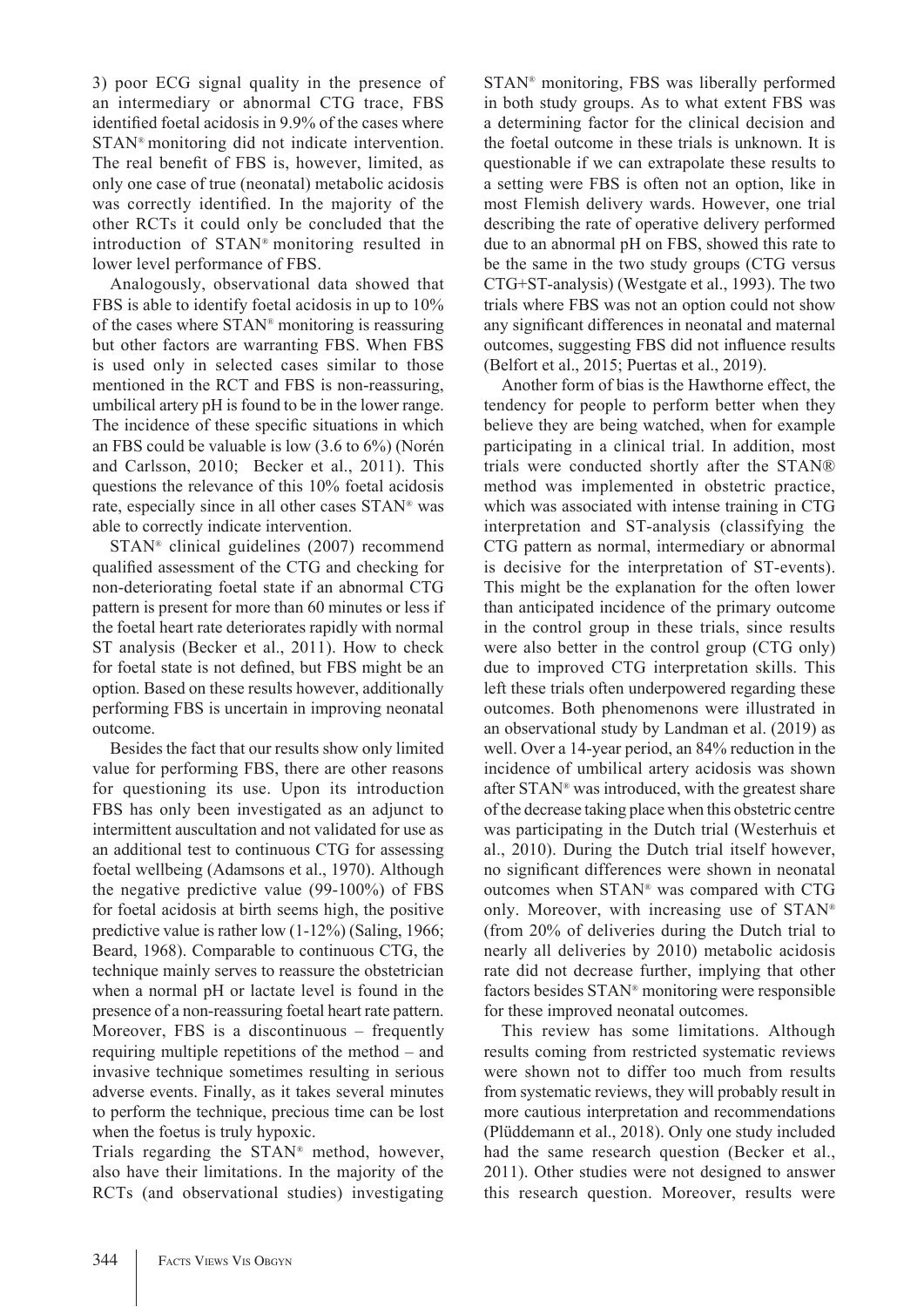presented in different ways (e.g. analysis of only non-reassuring FBS results versus analysis of results of FBS in cases where metabolic acidosis was found afterwards), making comparison between results difficult.

#### **Conclusion**

This restricted systematic review was performed to study the effect of FBS when STAN® monitoring is already being used as second line technique for intrapartum foetal monitoring. Although FBS was able to identify foetal acidosis in up to 10% of the cases where ST-events were absent, a nonreassuring FBS was not at all predictive of neonatal metabolic acidosis. Based on current evidence no recommendations in favour of combining FBS with foetal monitoring consisting of CTG and STAN® monitoring can be made.

#### **References**

- ACOG Practice Bulletin No. 106: Intrapartum fetal heart rate monitoring: nomenclature, interpretation, and general management principles. American College of Obstetricians and Gynecologists. Obstet Gynecol. 2009;114:192-202.
- Adamsons K, Beard RW, Myers RE. Comparison of the composition of arterial, venous, and capillary blood of the fetal monkey during labor. Am J Obstet Gynecol. 1970;  $107 \cdot 435 - 40$
- Amer-Wahlin I, Kwee A. Combined cardiotocographic and ST event analysis: A review. Best Pract Res Clin Obstet Gynaecol. 2016; 30: 48-61.
- Amer-Wåhlin I, Hellsten C, Norén H et al. Cardiotocography only versus cardiotocography plus ST analysis of fetal electrocardiogram for intrapartum fetal monitoring: a Swedish randomised controlled trial. Lancet. 2001;358:534-8.
- Amer-Wåhlin I, Ugwumadu A, Yli BM et al. Fetal electrocardiography ST analysis for intrapartum monitoring: a critical appraisal of conflicting evidence and a way forward. Am J Obstet Gynecol. 2019;221:577-601.
- Ayres-de-Campos D, Spong CY, Chandraharan E et al. FIGO consensus guidelines on intrapartum fetal monitoring: Cardiotocography. Int J Gynaecol Obstet. 2015; 131: 13-24.
- Beard RW. The effect of fetal blood sampling on caesarean section for fetal distress. J Obstet Gynaecol Br Commonw. 1968;75:1291-5.
- Becker JH, Westerhuis ME, Sterrenburg K et al. Fetal blood sampling in addition to intrapartum ST-analysis of the fetal electrocardiogram: evaluation of the recommendations in the Dutch STAN® trial. BJOG. 2011;118:1239-46.
- Belfort MA, Saade GR, Thom E et al. A Randomized Trial of Intrapartum Fetal ECG ST-Segment Analysis. N Engl J Med. 2015;373:632-41.
- Blix E, Brurberg KG, Reierth E et al. ST waveform analysis versus cardiotocography alone for intrapartum fetal monitoring: a systematic review and meta-analysis of randomized trials. Acta Obstet Gynecol Scand. 2016;95:16- 27.
- Bowler T, Beckmann M. Comparing fetal scalp lactate and umbilical cord arterial blood gas values. Aust N Z J Obstet Gynaecol. 2014;54:79-83.
- Carbonne B, Pons K, Maisonneuve E. Foetal scalp blood sampling during labour for pH and lactate measurements. Best Pract Res Clin Obstet Gynaecol. 2016;30:62-7.
- Choserot M, Lamy C, Perdriolle-Galet E et al.Correlation between fetal scalp samples and umbilical cord samples. J Gynecol Obstet Biol Reprod (Paris). 2014;43:300-6.
- East CE, Kane SC, Davey MA et al. Protocol for a randomised controlled trial of fetal scalp blood lactate measurement to reduce caesarean sections during labour: the Flamingo trial [ACTRN12611000172909]. BMC Pregnancy Childbirth. 2015;15:285.
- Garabedian C, De Jonckheere J, Butruille L et al. Understanding fetal physiology and second line monitoring during labor. J Gynecol Obstet Hum Reprod. 2017;46:113-7.
- Goldaber KG, Gilstrap LC, Leveno KJ et al.Pathologic fetal acidemia. Obstet Gynecol. 1991;78:1103-7.
- Haverkamp AD, Orleans M, Langendoerfer S et al. A controlled trial of the differential effects of intrapartum fetal monitoring. Am J Obstet Gynecol. 1979;134:399-412.
- Kessler J, Moster D, Albrechtsen S. Intrapartum monitoring of high-risk deliveries with ST analysis of the fetal electrocardiogram: an observational study of 6010 deliveries. Acta Obstet Gynecol Scand. 2013;92:75-84.
- Kruger K, Hallberg B, Blennow M et al. Predictive value of fetal scalp blood lactate concentration and pH as markers of neurologic disability. Am J Obstet Gynecol. 1999; 181:1072-8.
- Kwee A, van der Hoorn-van den Beld CW, Veerman J et al. STAN S21 fetal heart monitor for fetal surveillance during labor: an observational study in 637 patients. J Matern Fetal Neonatal Med. 2004; 15:400-7.
- Landman AJEMC, Immink-Duijker ST, Mulder EJH et al.Significant reduction in umbilical artery metabolic acidosis after implementation of intrapartum ST waveform analysis of the fetal electrocardiogram. Am J Obstet Gynecol. 2019;221 (1):63.e1-63.e13.
- Luttkus AK, Norén H, Stupin JH et al.Fetal scalp pH and ST analysis of the fetal ECG as an adjunct to CTG. A multicenter, observational study. J Perinat Med. 2004; 32:486-94.
- Norén H, Carlsson A. Reduced prevalence of metabolic acidosis at birth: an analysis of established STAN usage in the total population of deliveries in a Swedish district hospital. Am J Obstet Gynecol. 2010; 202: 546.e541-7.
- Norén H, Luttkus AK, Stupin JH et al. Fetal scalp pH and ST analysis of the fetal ECG as an adjunct to cardiotocography to predict fetal acidosis in labor--a multi-center, case controlled study. J Perinat Med. 2007;35:408-14.
- Ojala K, Vääräsmäki M, Mäkikallio K et al. A comparison of intrapartum automated fetal electrocardiography and conventional cardiotocography--a randomised controlled study. BJOG. 2006;113:419-23.
- Plüddemann A, Aronson JK, Onakpoya I et al. Redefining rapid reviews: a flexible framework for restricted systematic reviews. BMJ Evid Based Med. 2018;23:201-3.
- Puertas A, Góngora J, Valverde M et al. Cardiotocography alone vs. cardiotocography with ST segment analysis for intrapartum fetal monitoring in women with late-term pregnancy. A randomized controlled trial. Eur J Obstet Gynecol Reprod Biol. 2019;234:213-7.
- Ragupathy K, Ismail F, Nicoll AE. The use of STAN monitoring in the labour ward. J Obstet Gynaecol. 2010;30:465-9.
- Saling E. Amnioscopy and foetal blood sampling: observations on foetal acidosis. Arch Dis Child. 1966;41:472-6.
- Saling E. Fetal scalp blood analysis. J Perinat Med. 1981;9:165-77.
- Schaap TP, Moormann KA, Becker JH et al. Cerebrospinal fluid leakage, an uncommon complication of fetal blood sampling: a case report and review of the literature. Obstet Gynecol Surv. 2011;66:42-6.
- Stein W, Hellmeyer L, Misselwitz B et al.Impact of fetal blood sampling on vaginal delivery and neonatal outcome in deliveries complicated by pathologic fetal heart rate: a population based cohort study. J Perinat Med. 2006;34:479-83.
- Vayssière C, David E, Meyer N et al. A French randomized controlled trial of ST-segment analysis in a population with abnormal cardiotocograms during labor. Am J Obstet Gynecol. 2007;197:299.e291-6.